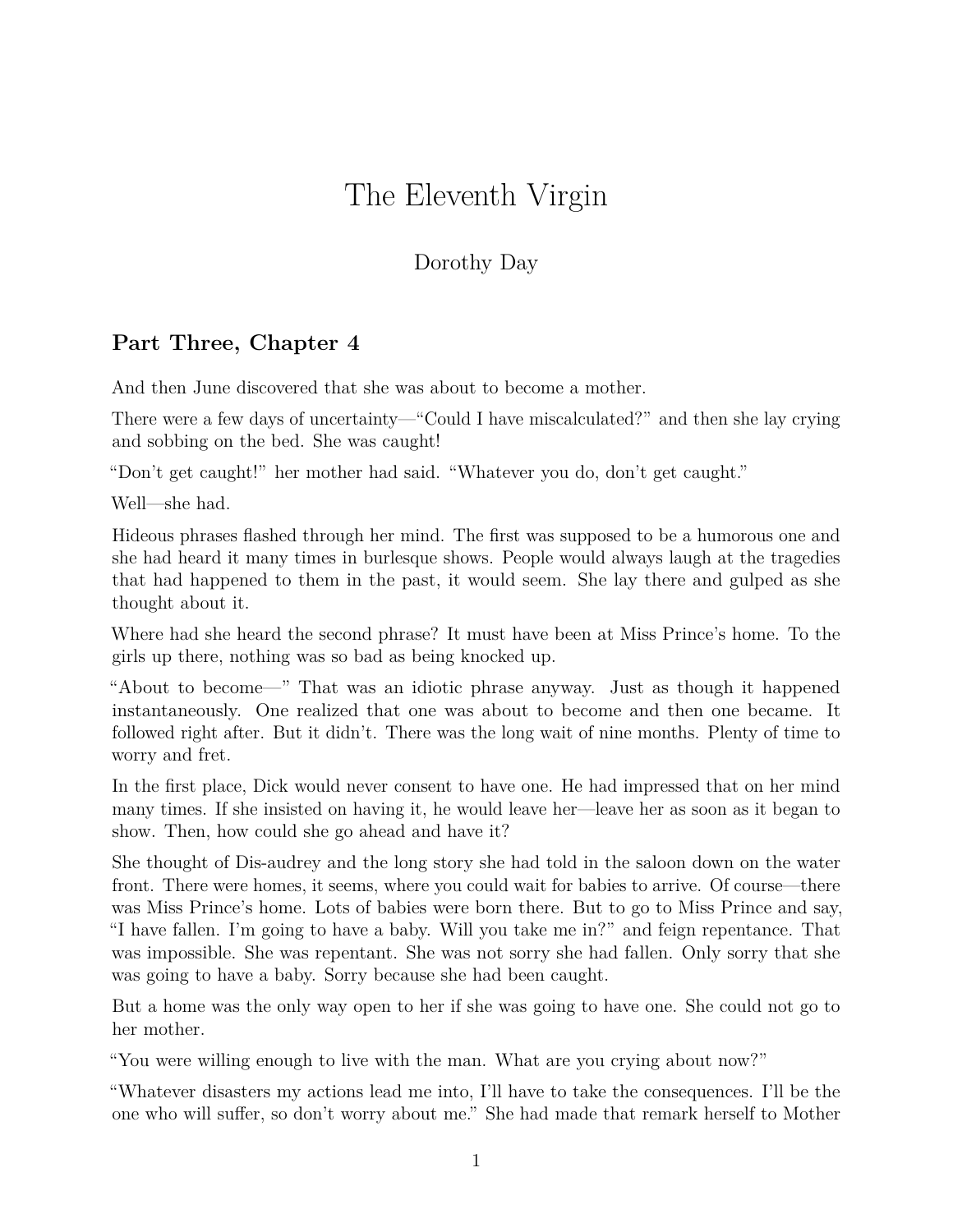Grace a few years before. And now should she go whimpering home and ask her mother to share the consequences of what she had insisted on doing?

She could not sacrifice her pride and go to a home to have a baby. She could sacrifice every vestige of pride—throw it all into the flames to keep her love burning. Her love for a man. But not her love for the child that was beginning to form in her.

She could not go to her mother for either help or sympathy. She had to stand alone. The same pride kept her from doing that.

Why should she expect any help from Dick anyway? He hadn't wanted to love her or live with her. She had started the whole thing. She had told him she loved his broken nose. That he looked like Amenemhat III. That she was going to live with him no matter how much he protested. That she would follow him all over the world so that he couldn't get away from her.

God knows he hadn't wanted to live with her. She had clung to him knowing that sooner or later the affair (as he himself called it) would have to come to an end.

She continued excusing him for the brutality she expected he would show her in the near future.

She loved him for his irresponsibility—for the happy-go-lucky way he slid through life. The way he "got out from under." So there was no use expecting him to accept responsibility now.

It was all her fault anyway. Day after day, those long summer afternoons, she had sat in the window and watched the two little girls from the floor above, playing in the yard. One was two years old and the other five. The elder held up her skirts and pointed her toe at the lilac bush and sang the Missouri Waltz falteringly. The littlest one toddled around and got the seat of her pants filthy and ate dirt from a tablespoon that her mother had given her to play with. She was cross-eyed and chuckled ecstatically when you spoke to her. And every now and then she'd sit perfectly still and lifting up her little round face to the sky, fall into a perfect trance of happiness.

They never cried, they never fretted their mother at all. They just were alive and chortling and gleeful.

It was all their fault. It was because of them that she had found herself stopping by the side of baby buggies in the grocery store and beaming at the occupants.

Damn this mother instinct anyway.

Maybe she just wanted what she couldn't have. That was human nature. Dick had told her that she would want a husband and babies some day and she had denied it vehemently.

Her theory had been that women only wanted children when they weren't satisfied with their lovers. That a perfect love precluded the idea of children. She had said that she wanted only him and that she would not be satisfied with a substitute no matter how little happiness came to her through her love for him.

No, she wanted only Dick, she decided, and what was at the bottom of her desire for a child was the desire to bind Dick to her. As if that was any way to do it!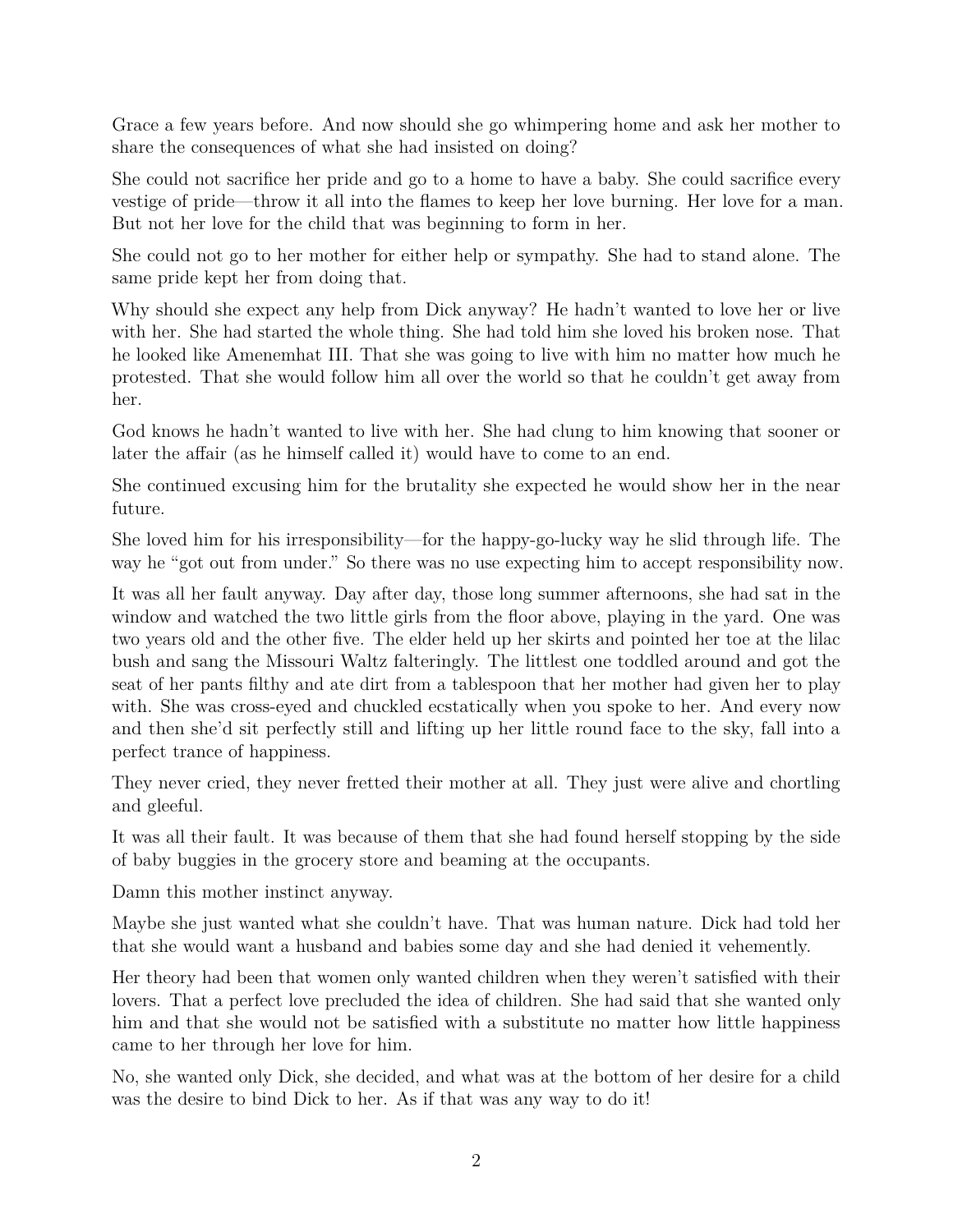It was not a baby that she wanted. She wanted more of Dick. And she would lose Dick altogether unless she went to a doctor immediately and said nothing at all to him about it.

The thought of Mrs. Wittle flashed into her mind with her breakfast talk of operations so many years ago. If the Chicago paper had not carried detailed accounts of the investigations then being carried on into illegal operations, June would not know so much about it now. Mrs. Wittle had certainly given her detailed information too. She almost screamed as she thought of it. She jerked her mind away from the subject. It was as bad to think of as the dentist's grinding machine which always set her mentally on edge days before she made an appointment with him and days afterward.

"Why in the world don't you have it, June?" Billy was saying. Billy was the only one June could talk to in her hour of trouble.

"Because I'd lose Dick if I did, and because we couldn't support it if I didn't lose him. (But I know I would.) And because Dick and I aren't married. He's never once suggested it. Oh, for lots of reasons. Anyway, don't let's talk about it. What I want to know is, can you lend me any money and do you know the name of any doctor I can go to?"

"June, you are a fool, in every way. First because you're so damn virtuous; then because when you do lose your virtue you pick out such a man. The last man in the world to fall for so seriously. Men like that are made for light affairs. I'm surprised that it's lasted as long as it has.

"And gee, I'd give anything in the world to have a baby, but I can't. I'm not made that way. I'm the most incapable sort of a person."

"It's the height of selfishness to bring children into the world anyway unless they're going to have a fair chance at happiness," June said seriously. "What do you want anyway? Just some helpless thing to share your misfortunes. You manage to have a good enough time, but the kid wouldn't. Kids are the most conventional thing in the world anyway. We don't mind not having a husband, but they'd probably mind not having a father. Why, I remember when I was seven years old and we were living in an awful hole in one of the worst neighborhoods in Chicago—and when I walked home from school with one of the girls who lived on a decent street over by the lake, I'd always walk by the saloon—we lived above it—and pretend that I didn't live there. There was a nice apartment house down the street and I'd always go in there as though I lived there, and wait in the hallway until my friends passed by. And it made me mad that we were always moving around from one place to another so that we never had any friends. I thought it would be wonderful if we could live in one house all our lives the way most of the children of the neighborhood did. And I wanted to go to dancing school when I got older, and I wanted to go to the school dances and wear pretty clothes. Children aren't born with a radical scorn for the bourgeois class and the bourgeois things of life."

It was four months later. June lay on a single cot bed in the home of Dr. Jane Pringle, a six-room flat in a huge apartment house on the upper East Side. Pretty soon it would be all over with. It ought not to take but a few hours more the doctor had said. Just to lie there and endure. Three hours seemed an eternity, but the minutes sped by very fast. One pain every three minutes. How fast they came! It seemed that the moments of respite could be counted in seconds. The pain came in a huge wave and she lay there writhing and tortured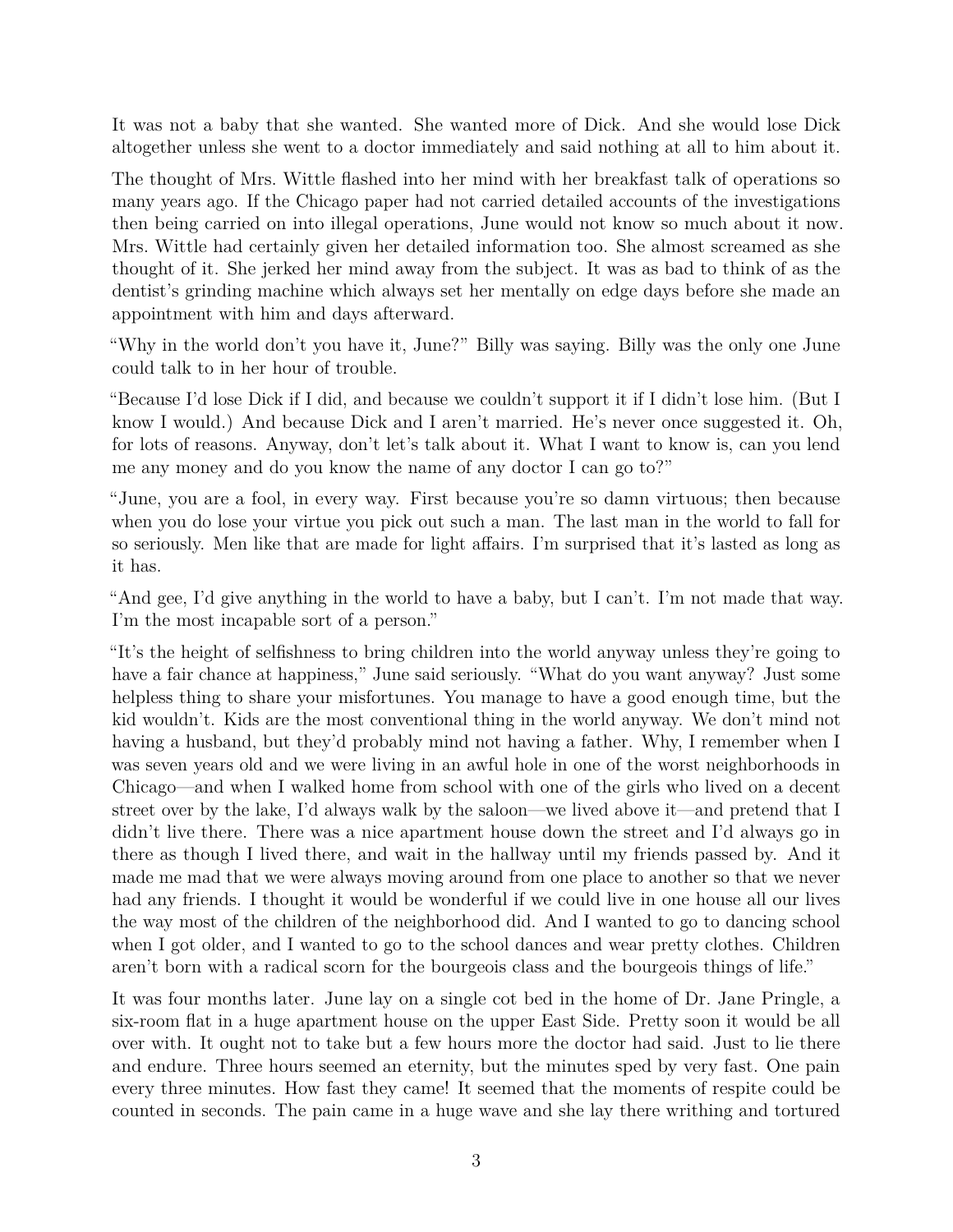under it. Just when she thought she could endure it no longer, the wave passed and she could gather up her strength to endure the next one.

The door of the little hall bedroom where June lay was closed. Just before nine o'clock she heard the doctor's small boy stamp past on his way to school. It was because of him that Dr. Pringle accepted such patients as she. She had lost her husband when he was a baby and her practice brought in very little money. Occasionally she took the case of a friend or the friend of a friend she told June.

The small boy was gone and now her door was open to the silent flat. Dr. Pringle was gone too to make several morning calls. She would be home at noon to see how June was and to make lunch for her son. Until then, June had the flat to herself. She could lie there and groan. It helped a great deal to groan every now and then. After twelve she must keep very quiet for the small boy would be back then.

There was an old sing-song clock ticking in the next room, the living-room. There was a parrot there, too, and every now and then he called in to June, "Stop that noise!" and sometimes, "Poor dear, poor dear!" It took June a long time to recognize the remarks flung in at her.

A fat old bull terrier waddled into the room occasionally to look at her sympathetically. Downstairs in a room on the airshaft some one was practicing "Mimi, tu piu," on the piano, playing it over and over again.

"A nice set for the last act," June thought wryly. "I'm being given a chance to dramatize my misery."

In the next interval she noticed a thick book on the table by the side of her, the story of some doctor in China. She would read that, she thought, when she got through with the business on hand. For the last couple of nights she had dreamed that she was a nurse back in the hospital again. She would have to go back there, she thought, and the idea was not disagreeable to her.

Dick was going away at the end of the week. It did not matter. Nothing mattered. Twelve hours of work a day, and no time to think, no time to be unhappy. Adele was there, in her last year now. She would have to hold open the doors for her and let her pass through first. Little Adele! She even might be head nurse on whatever ward to which June was assigned and give June orders to do this and that.

Mother Grace had arranged it so that June could go back any time. The hospital authorities thought that she had gone west to help take care of a delicate aunt. Mother Grace and Adele and June had fixed up the story between them. Without saying anything about it, it was tacitly understood that June would return to her work some day.

No use making any fuss about Dick's going away. No use trying to follow him wherever he went. Ridiculous idea! Where would she get the money? It had been hard enough to raise money for the doctor. Dick was out of work. That was why he was going away. She was too tired to fight for him, tired of being precariously poised on the edge of an abyss of unhappiness. She had fallen into that abyss now. No one had reached out a hand to keep her from falling.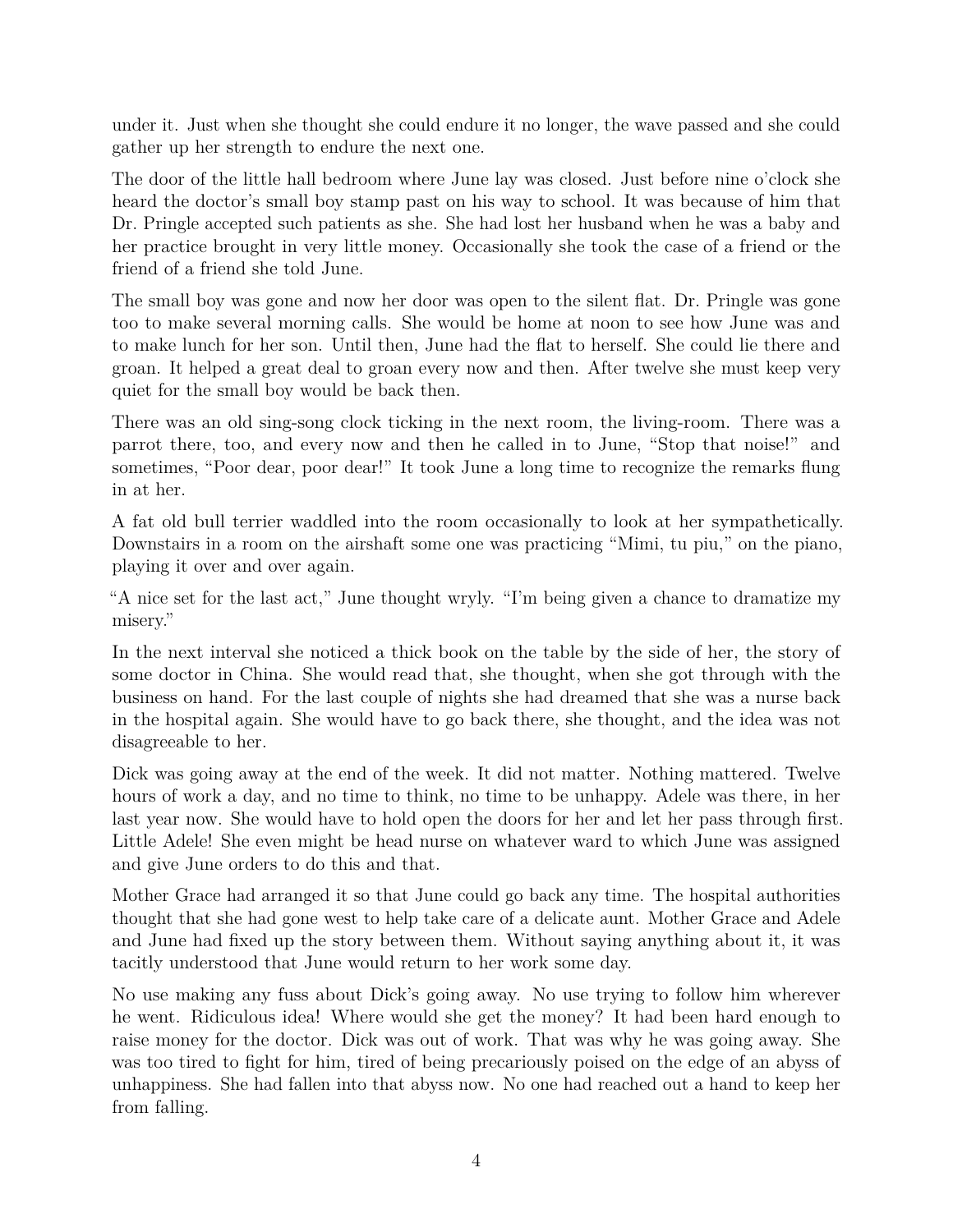She stopped thinking then because a deep unconsciousness had overtaken her. She was sleeping the complete and dreamless sleep of exhaustion.

It had been agreed between them that Dick would call for her the following night and take her home. For she had not been able to keep her ordeal a secret after all. She would have, had it not been for the fact that Dick casually announced his departure one morning, showing her a telegram from a firm offering to pay his expenses back to Caracas. That had been a week ago and he had planned to leave at once. It had been a concession for him when he offered to remain with her two weeks longer.

"Dearest little sweetheart," he had comforted her and had held her close and rocked her back and forth in his arms as though she were a child. And the moment had been a very bitter one for June. He could be tender to her; and she wept at the thought of the child she could not have.

She no longer thought of the child. That was over and done with. Although it was amazing how weak she was, she felt curiously clear and lighthearted. Whatever happened to her, she could stand alone and face it now.

Eight o'clock came and she was dressed and ready for Dick. Dr. Pringle had gone to a moving picture show with her son and had left June alone in the flat. In the front room was a lounge and she lay there, tired with her effort at dressing, her heart beating with expectancy. Perhaps that was his step on the stair! But it passed the door and went quickly up another flight and upstairs she heard a door open and shut.

Every now and then a taxi slowed up in front of the house, and June rushed to the window to watch for Dick to step out. But strange people descended and entered the apartment house or one of the neighboring flat buildings; or other strange people came out of the house and entered the taxi.

She got tired of jumping up to go to the window to look out. Soon the clock struck nine.

The telephone always gave a preliminary buzz before it began to ring. She had become acquainted with it while she had been lying in the little hall bedroom. She listened for it now with straining ears. Twice when it rang, the rush of hope almost suffocated her, but it was only patients calling for Dr. Pringle.

When the clock struck ten, she gave up hope, and putting on the scarf and hat, she left the house and waited on the corner for a taxi. She would rather go home alone than have Dr. Pringle find out that Dick had not called for her. If anyone pitied her, she would find it very easy to begin pitying herself. She could keep from being miserable as long as she was not sorry for herself.

"I suppose I should pin this on the pincushion," the note which she found read, "but unfortunately you haven't any pincushion. Why didn't you have a pincushion for me? I go away with a grievance against you.

"I received another telegram yesterday telling me that if I wanted the job I would have to start out immediately. And to tell the truth, I was glad to do so. I have entirely too much imagination anyway. By nine o'clock yesterday morning, I was suffering the torments of the damned—losing my perspective completely. After all, you are only one of God knows how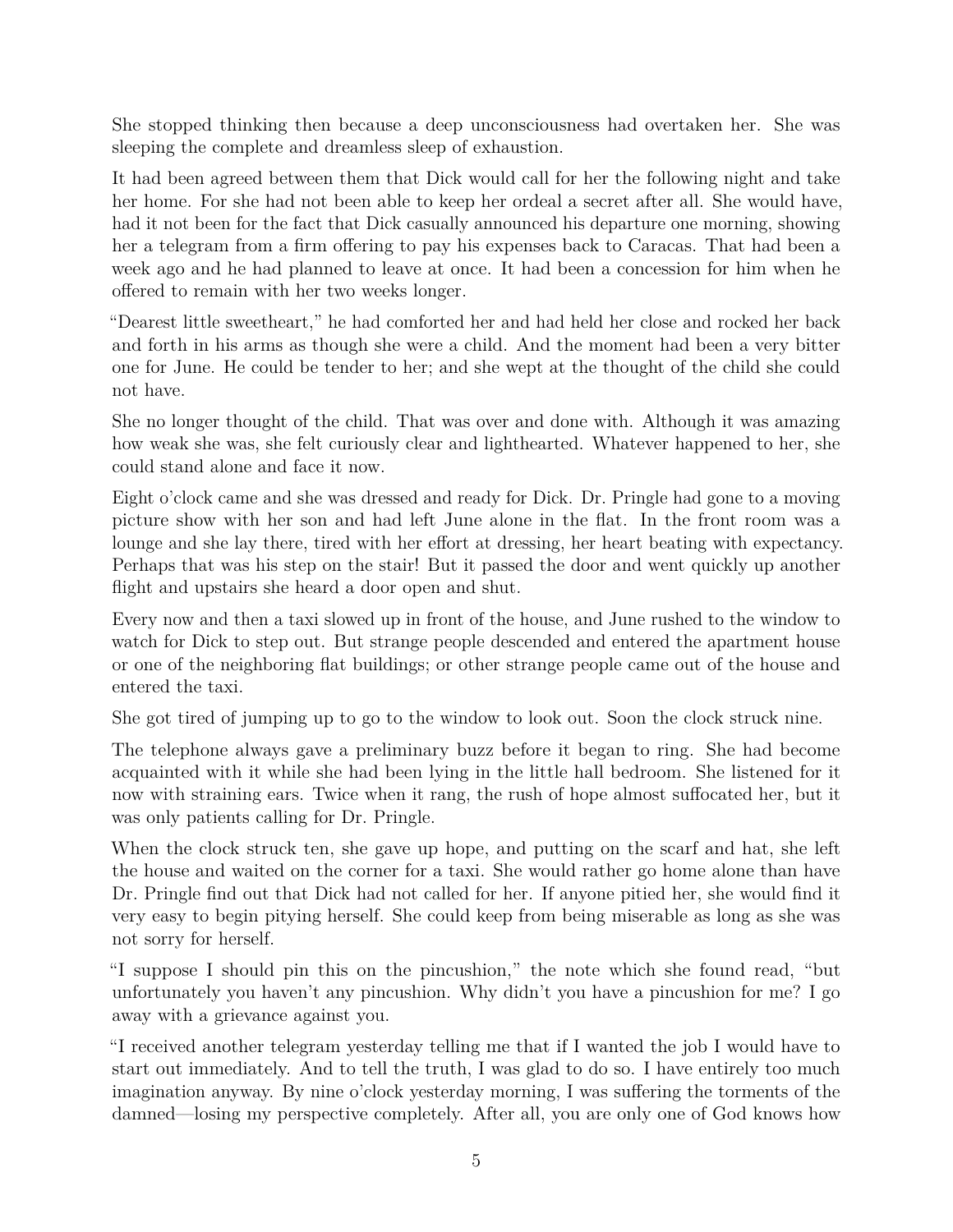many millions of women who go through the same thing, and why I should so far forget myself as to suffer the commonplace emotion of a man who is about to become a father, I don't see. It is entirely against my principles and you would not respect me if I did not live up to my principles.

"When I return, and I hope it won't be for several years, I shall expect to see you comfortably married to a rich man. It will be one of your patients, I suppose, if you stick to your noble resolution and go back into the hospital. And be sure it is a rich one, for it is quite likely that I shall want to borrow money from you.

"Romantic adventures must come to an end or they would not be romantic adventures.

"If you dream of me every night as you threaten to do, you will probably haunt me as you say you would like to. In all likelihood you will anyway. Habit is a strong thing, and I shall awake in the night and miss you from my arms.

"In thinking it all over, this is as good a time as any to split up. I should probably detect subconscious resentments in your attitude toward me which would build up serious counterresentments in me.

"We could not have continued living on nothing anyway.

"Before I left I committed a last little crime. I cashed a check on a bank where I had no account for the money you will find in the enclosed envelope. This is the case where you must not let your conscience be your guide. I have spent at least five times as much in the saloon where I cashed the check, and they are acquainted with me only through the theatre where I worked last summer. The money will take care of you for a couple of weeks until you return to the hospital.

"Child, don't be unhappy. Who knows. Perhaps my heart, scarred with the shackles of a hopeless passion will creep back some day like a frightened convict to the scene of its serfdom. Bleeding, torn from contact with an unsympathetic world, it may ask, who knows, that it be permitted once more to take its place in that least anchoritic of cells which you have provided it.

"But don't build up any hopes. It is best, in fact, that you forget me.

"Your ever devoted swain."

The next morning a final note came—the last she received from him. It was mailed from the boat.

"When you were here and I was there,

The world did not a feather care,

Now you are there and I am here,

The world is just as cavalier.

"Ah, I had thought the world would fly

Apart, if either you or I

Had left the other; yet it sticks